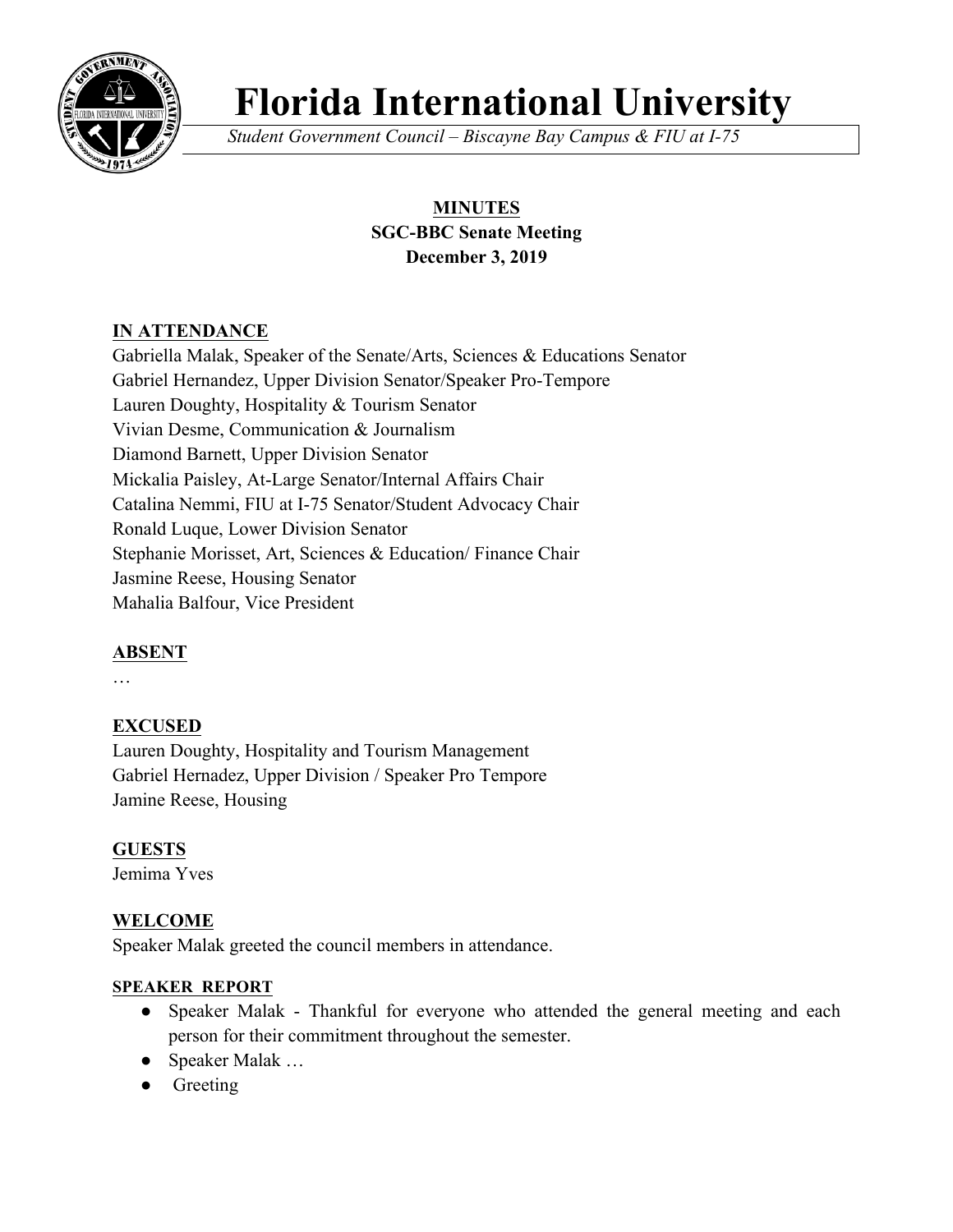Voted on the Bill and Resolution

## **VICE PRESIDENT REPORT**

Thankful that semester is over Hopeful that everybody will have a productive semester 2020

## **SPEAKER PRO'S REPORT**

• Speaker Pro Hernandez told everybody reporting to make the most out of their reports.

## **ADVISOR'S REPORT**

## **Finance Chair Report**

- Senator Morisset stated that there's \$3,000 left in the Finance Committee budget.
- Senator Morisset e-mailed the Pre-Health advisor about student concerns.
- Senator Morisset spoke about a Finance Request that came in today.

#### **Internal Affairs Chair Report**

- Senator Paisley stated that she's working on a Bill for last week's bill regarding the definition of tabling.
- Senator Paisley stated that the Internal Affairs Committee is working on Office Hours.

#### **Student Advocacy Chair's Report**

Report Event on Tuesday Dec 3,2019 at 5:30-6:30 PM

#### **Operational Review Report**

#### **Senator Doughty Report**

- Senator Doughty stated that she enjoyed the Tennis Event.
- Senator Doughty reminded the council about the Final Motivation Event on December 5<sup>th</sup>, 2019 from 12pm until 2pm, which will be an opportunity for students to distress.

#### **Senator Luque Report**

- Senator Luque presented his RLJ resolution, and stated that he would like to revise some statutes.
- Senator Luque stated that he had a good finance meeting.

#### **Senator Reese Report**

• Senator Reese presented her first resolution, for which she still needs to do research.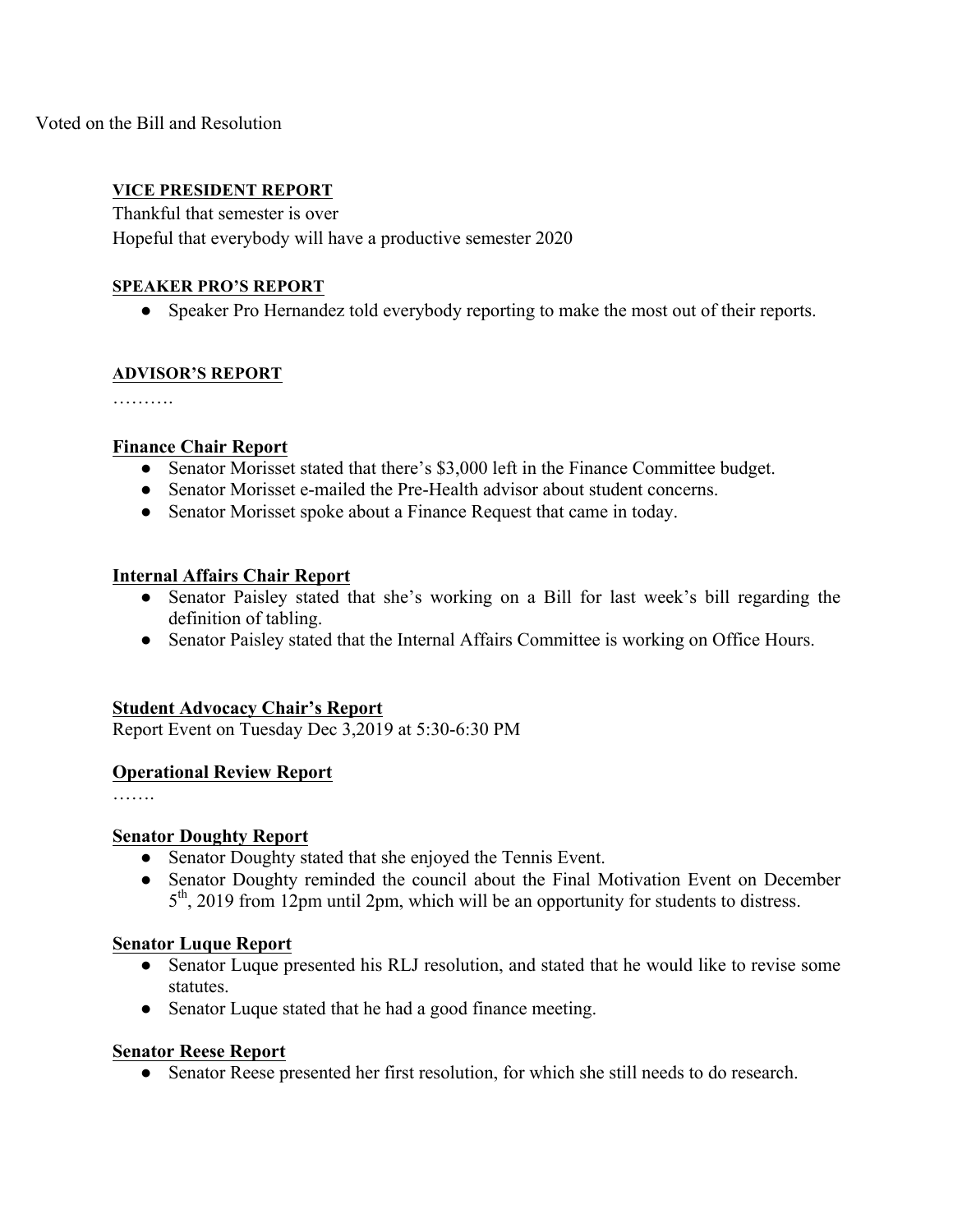## **OLD BUSINESS**

## **Approval of the minutes 11/25/2019**

Senator Monaco moved to table the approval of the minutes. Senator Gordon seconded. The motion passed unanimously.

## **NEW BUSINESS**

## **A. Request Of \$1,442.00 for Alaska Conference**

- There was a presentation about the motive of the request for 3 minutes, and there were 3 minutes of Q&A.
- Senator Paisley moved to allocate \$1,442 to Andrea Nodal, Senator Barnett seconded.
- With a vote of , the motion passed. \$1,442 were allocated to Andrea Nodal.
- Senator Luque thanked Andrea for her mission to represent FIU at the conference.

## **Roll Call Votes**

Gabriella Malak, Speaker of the Senate/Arts, Sciences & Educations Senator- Yay Gabriel Hernandez, Upper Division Senator/Speaker Pro-Tempore - Yay Lauren Doughty, Hospitality & Tourism Senator- Yay Vivian Desme, Communication & Journalism Yay Diamond Barnett, Upper Division Senator - Yay Mickalia Paisley, At-Large Senator/Internal Affairs Chair - Yay Catalina Nemmi, FIU at I-75 Senator/Student Advocacy Chair -Yay Ronald Luque, Lower Division Senator, Yay Stephanie Morisset, Art, Sciences & Education/ Finance -Yay Jasmine Reese, Housing Senator- Yay

## **B. Finance Jeopardy**

## **C. First Reading of Resolution 2019.0014**

- Senator Desme read the first reading of Resolution 2019.0014
- Senator Nemmi stated that the reading shouldn't be done because it isn't ready, and that the language in the resolution should be more specific.
- Senator Paisley stated that she wanted the Resolution shared to her so that she can take a look.
- Senator Nemmi moved to table discussion to the next Senate meeting. Senator Doughty seconded. The motion passed unanimously.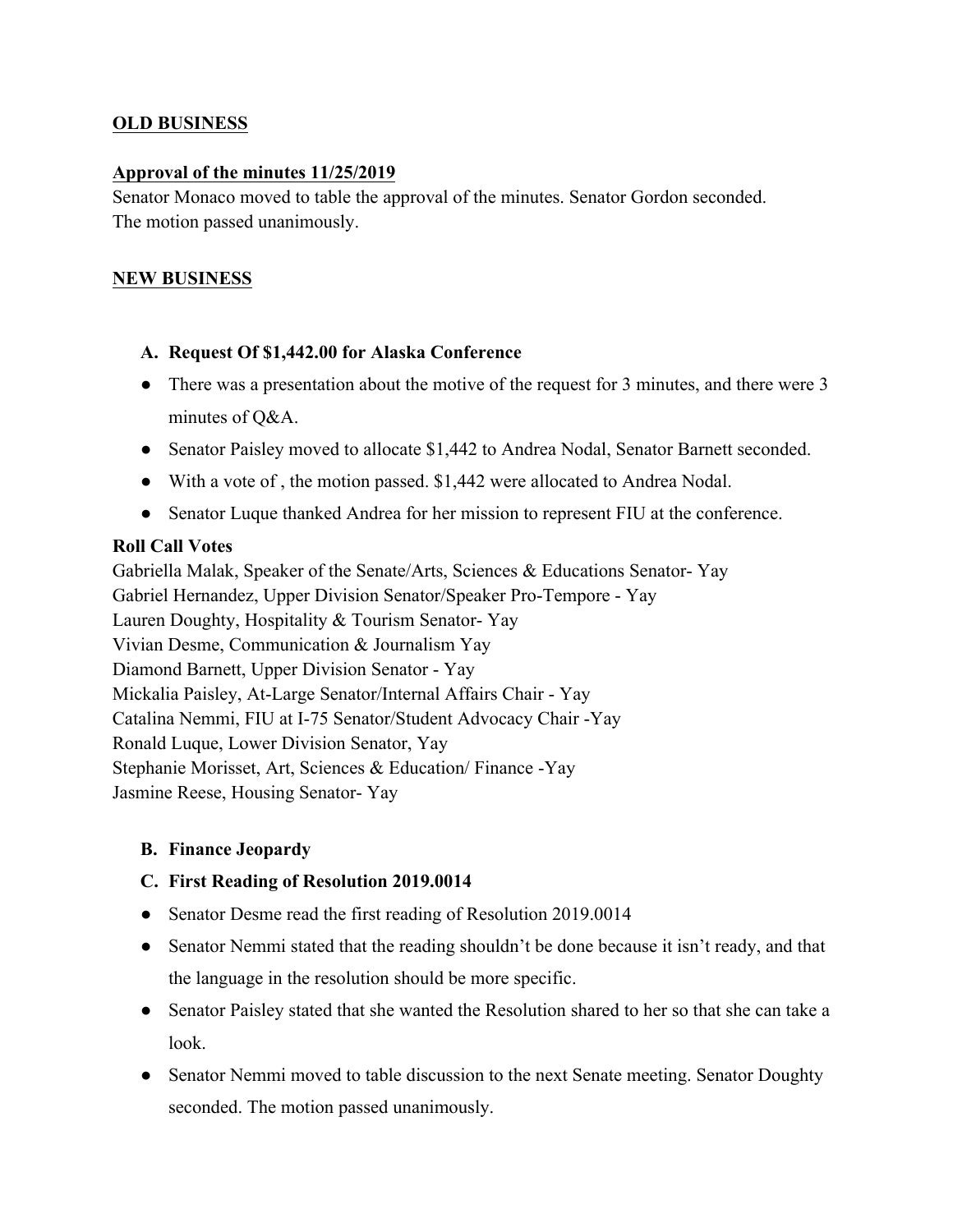## **D. First Reading of Resolution 2019. 0015**

- Senator Reese created a survey.
- Senator Nemmi suggested to add a section for student concerns
- Resolution is now called 2019.0014.

## **E. Chair/Committee Nominations:**

- **1. Rules, Legislation, and Judiciary (R.L.J.) Committee Chairperson Position**
	- Senator Luque nominated himself for the RLJ chair position, was given 3 minutes for a Q&A session.
	- Senator Paisley stated that she expected a better response to the questions and felt that it wasn't reviewed.
	- Vice President Balfour asked Senator Luque to expand on the RLJ committee and the job that he has to do.

*Speaker malak took a point of personal privilege at 3:37pm.*

• Senator Morisset moved to appoint Senator Luque as the RLJ Chairperson. Speaker Pro Hernandez seconded. With a vote of 12-0-0, the motion passed. Senator Luque was appointed as RLJ chair.

## **2. Finance Committee**

*Vice President Balfour took a point of personal privilege at 3:54pm.*

## **ii. No nominations**

#### **DISCUSSION**

#### **A. Open Forum**

## **I. Student Concerns** No concerns

#### **II. Senate Concerns** No concerns

## **I. Announcements**

**……**